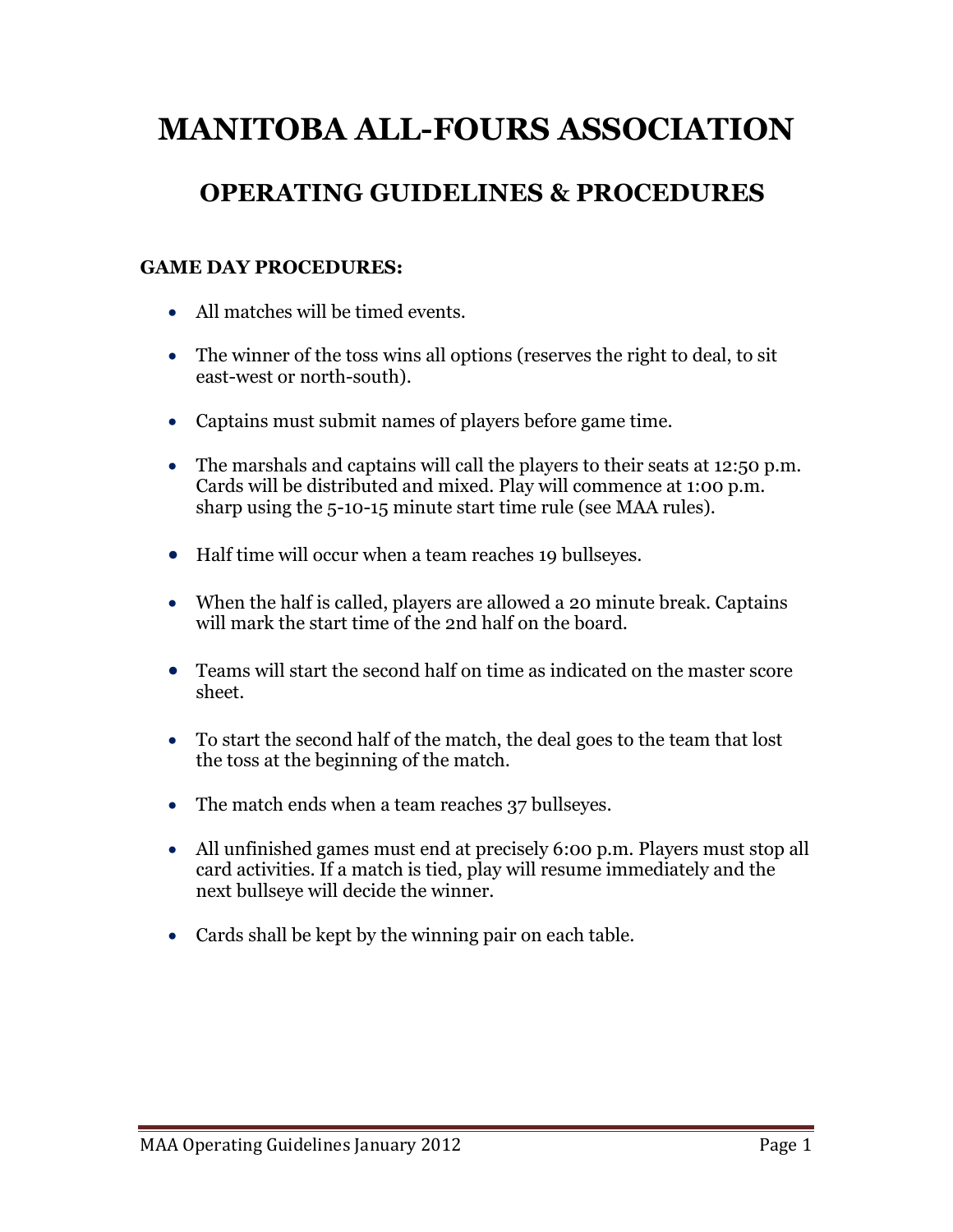#### **STARTING PAIRS:**

- In the event of a regular starting player being late for the start of a game, a sub can fill in for that player until the person arrives. There is a grace period of 15 minutes.
- **If the regular starting player arrives after 15 minutes, all stats will be credited to the starting pair for that day**.
- The summary sheet as prepared by the captains at the end of the day should reflect the names of the starting pairs according to the above guidelines. No cheating will be tolerated.

#### **SUBSTITUTING/SWITCHING OF PARTNERS:**

- All players must be registered to one particular team. Players registered to one team will be allowed a maximum of four substitutes per match (only one per table).
- One substitute per table may be made at any time during game intervals.
- No switching of partners is permitted at any time during a game that is in progress.

#### **CAPTAINS' RESPONSIBILITIES:**

- Submitting the names of players before game time.
- Ensuring your match starts on time.
- From time to time checking your team score sheets and making sure they agree with the master scoreboard.
- Reporting any disputes and decisions on the back of the score sheet.
- Posting time for the second half on the master scoreboard.
- Turning in complete and signed game summary sheets to the statistician, ensuring that all the data is transposed legibly and accurately from the master scoreboard to the summary sheet.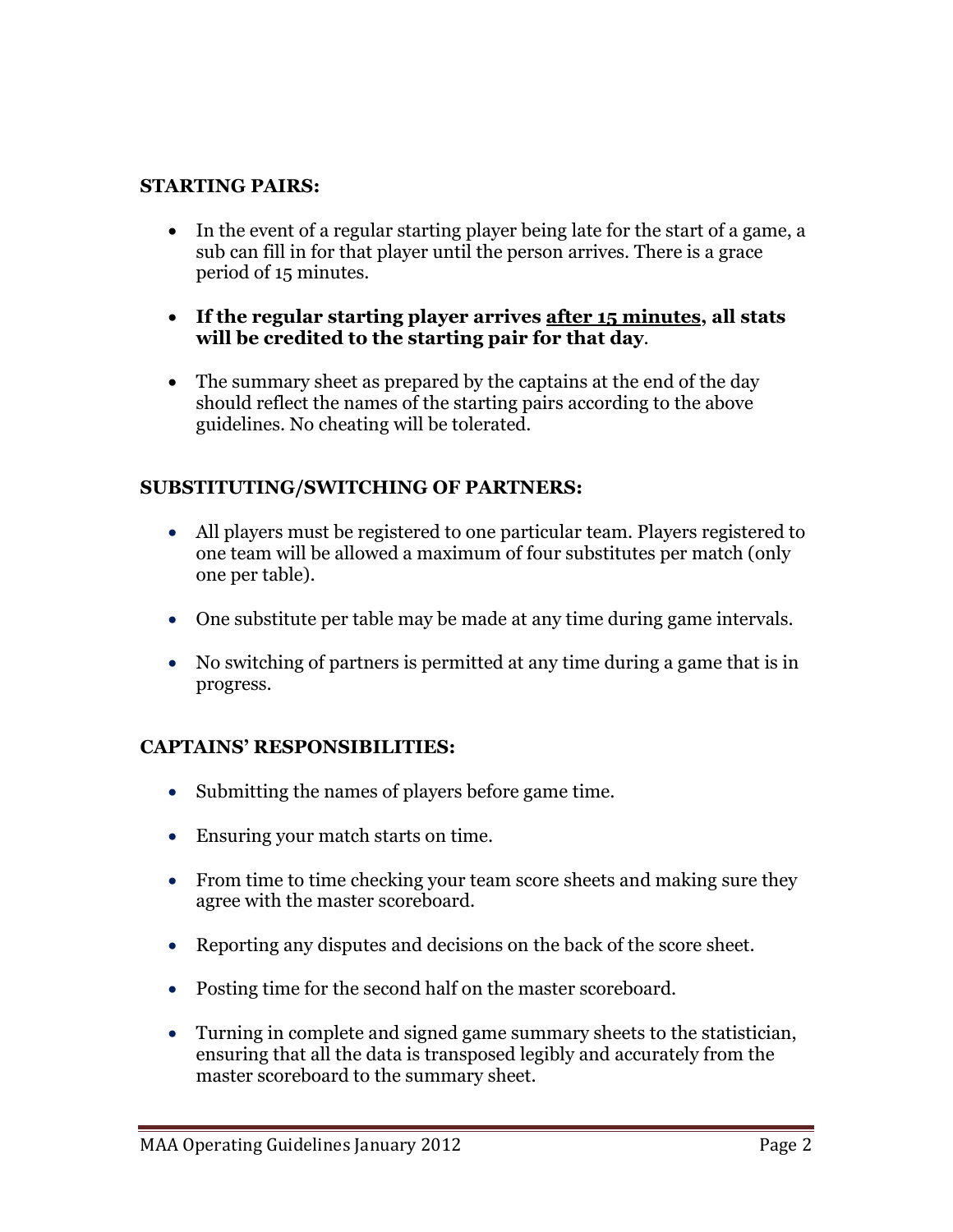• Penalties will be handed out to teams that do not fill out the weekly stats report properly.

#### **TROPHIES:**

- The M.A.A. will offer various challenge trophies which will be contested annually and which must be returned to the Association at the end of the tournament year.
- The winning teams/players will have their names engraved on these trophies.
- The following is a list of **CHALLENGE** trophies and their categories.
	- 1. Knockout (Pairs) Most Bullseyes
	- 2. Knockout (pairs) Most Hang Jacks
	- 3. League Championship Winning Team
	- 4. League Championship Runner-Up Team
	- 5. League Championship Most Bullseyes
	- 6. League Championship Most Hang Jacks
	- 7. League Championship Most Valuable Pair
	- 8. Champions of Champions Winning Team
	- 9. President's Cup Winning Team
	- 10. Family Day Most Bullseyes
	- 11. Family Day Most Hang Jacks
- In addition to these challenge trophies, regular playing trophies will be handed out to players in the following categories (trophy size indicated below in order of rank):

### **Played over seven (7) Sundays – 12" trophies.**

- 1. League Championship All members of the winning team will be awarded trophies for their victory. A minimum of eight trophies will be awarded.
- 2. League Championship Most Bullseyes
- 3. League Championship Most Hang Jacks
- 4. League Championship Most Valuable Pair
- In the case of ties in categories 2 4, trophies will be awarded to all pairs involved.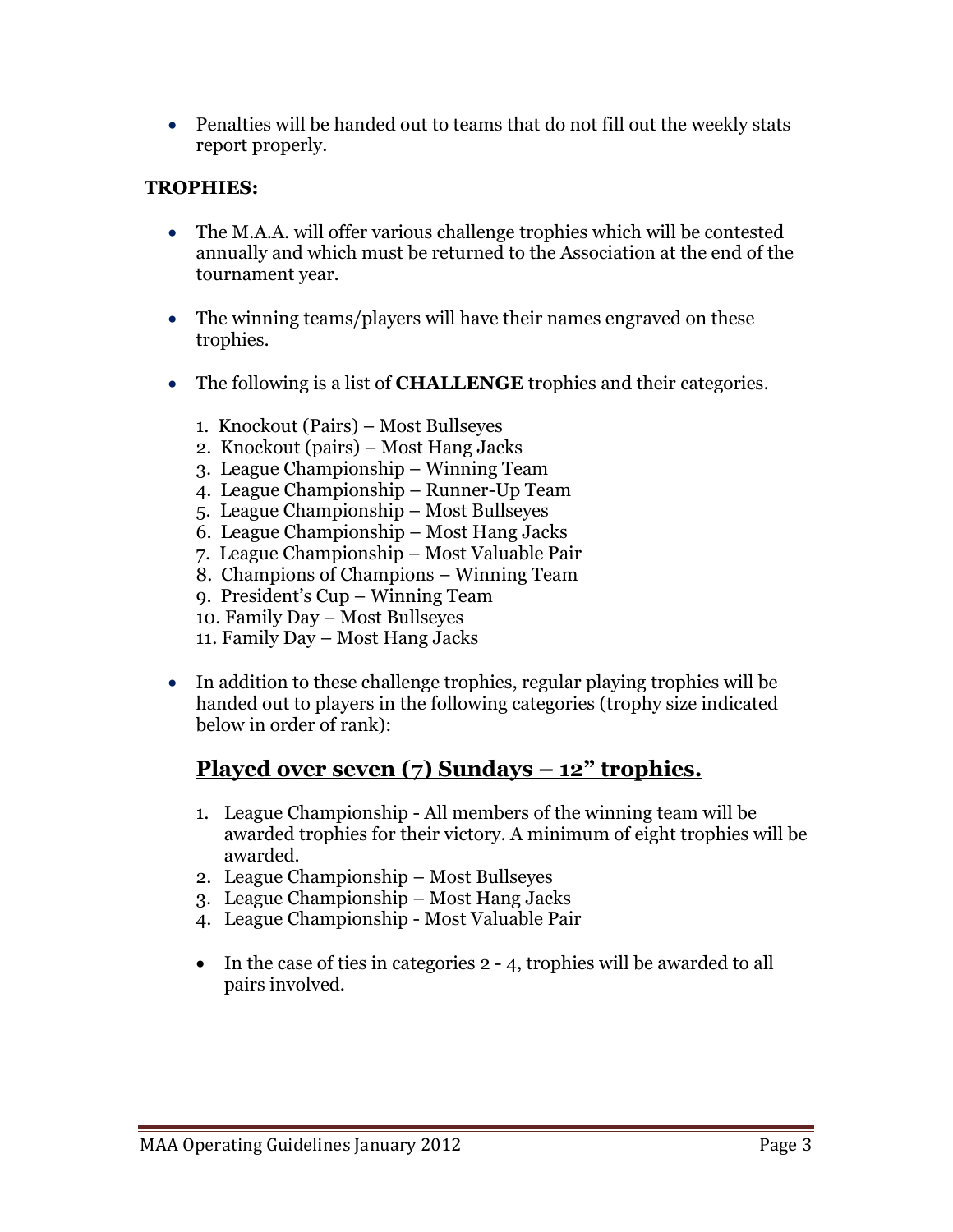#### **Played on one (1) Sunday – 10" trophies**

- 1. Knockout (Pairs) Most Bullseyes.
- 2. Knockout (Pairs) Most Hang Jacks.
- 3. Champions of Champions Most Bullseyes.
- 4. Champions of Champions Most Hang Jacks.
- 5. President's Cup Most Bullseyes.
- 6. President's Cup Most Hang Jacks.
- 7. Family Day Most Bullesyes.
- 8. Family Day Most Hang Jacks.
- In the case of ties in any of the above categories, trophies will be awarded to all pairs involved.
- There will be no team members' trophies for the winners of the Champions of Champion and the President's Cup.

### **Played anywhere from 10 – 20 minutes – 8" trophies**

1. 14- 0 game winners - all pairs.

#### **DETERMINING THE LEAGUE CHAMPIONS:**

- In the event of a tie between two teams for the M.A.A. League Championship, the team that won when the two teams played shall be the champion.
- In the event of a 3-way tie and there is a team that dominated the other two during the season i.e. team A beat both teams B and C, that team (team A) will be declared the winner.
- If there is no clear cut winner i.e. no one team dominated during the season (i.e. team A beat team B, team B beat team C, and team C beat team A), then the team with the best plus/minus record shall be awarded the championship.
- If four teams are tied for first place, we most definitely have to go to the plus/minus category to select the champions.